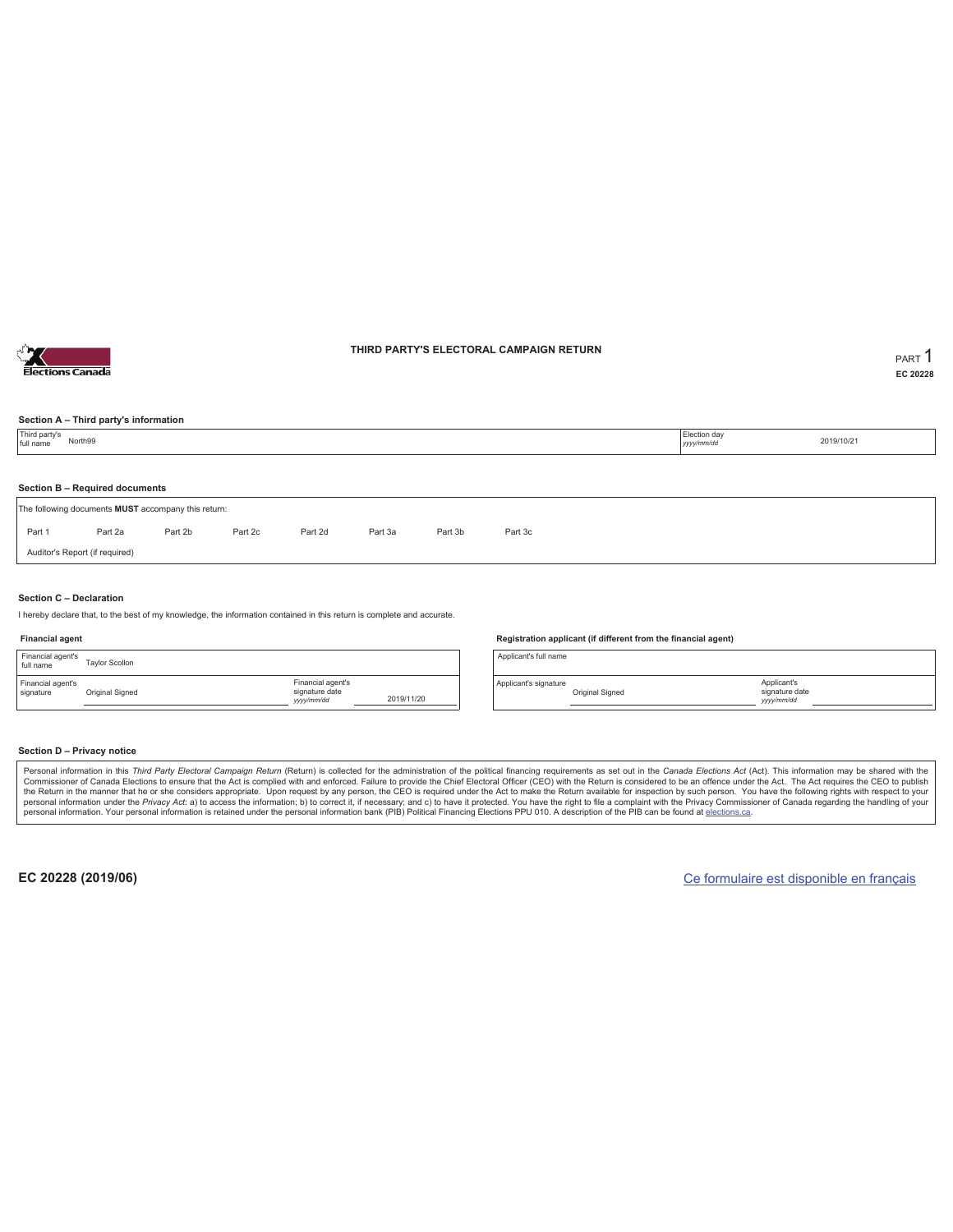

## **THIRD PARTY'S ELECTORAL CAMPAIGN RETURN Statement of monetary contributions received** PART 2a

**EC 20228**

| No.                                                                               | Full name                                              | <b>Street</b><br>no. | <b>Street</b> | Apt. | City                                                                           | Prov./<br>Terr. | Postal<br>code | Date<br>received<br>yyyy/mm/dd                   | Individual | Business /<br>Commercial<br>organization | Government | <b>Trade union</b> | Corporation<br>without share<br>capital | Unincorporated<br>organization or<br>association |
|-----------------------------------------------------------------------------------|--------------------------------------------------------|----------------------|---------------|------|--------------------------------------------------------------------------------|-----------------|----------------|--------------------------------------------------|------------|------------------------------------------|------------|--------------------|-----------------------------------------|--------------------------------------------------|
|                                                                                   |                                                        |                      |               |      |                                                                                |                 |                |                                                  | \$         | s.                                       | -S         | s.                 | \$                                      | s                                                |
|                                                                                   | Charles S Coffey                                       |                      |               |      | Toronto                                                                        | ON              | M2P1C4         | 2019/07/24                                       | 250.00     |                                          |            |                    |                                         |                                                  |
| $\overline{2}$                                                                    | Andrew Harmsworth                                      |                      |               |      | Vancouver                                                                      | <b>BC</b>       | V6R1W3         | 2019/07/23                                       | 500.00     |                                          |            |                    |                                         |                                                  |
|                                                                                   | 3 Mati Sauks                                           |                      |               |      | Toronto                                                                        | ON              | <b>K2K 0H5</b> | 2019/08/29                                       | 1,000.00   |                                          |            |                    |                                         |                                                  |
|                                                                                   | 4 Scott Reid                                           |                      |               |      | Toronto                                                                        | ON              | <b>M5N 1L9</b> | 2019/08/24                                       | 1,000.00   |                                          |            |                    |                                         |                                                  |
|                                                                                   | 5 Peter Warne                                          |                      |               |      | Toronto                                                                        | ON              | <b>M4C 1K2</b> | 2019/08/07                                       | 500.00     |                                          |            |                    |                                         |                                                  |
|                                                                                   | 6 Terrie O'Leary                                       |                      |               |      | Toronto                                                                        | ON              | <b>M5V 1C2</b> | 2019/08/06                                       | 250.00     |                                          |            |                    |                                         |                                                  |
| $\overline{7}$                                                                    | Thomas Copeland                                        |                      |               |      | Cobourg                                                                        | ON              | K9A 4W2        | 2019/07/10                                       | 250.00     |                                          |            |                    |                                         |                                                  |
|                                                                                   | 8 Bradley Windsor                                      |                      |               |      | Cambridge                                                                      | ON              | <b>N1T2G1</b>  | 2019/09/16                                       | 250.00     |                                          |            |                    |                                         |                                                  |
|                                                                                   | 9 Andrew Harmsworth                                    |                      |               |      | Vancouver                                                                      | <b>BC</b>       | V6R1W3         | 2019/10/10                                       | 519.63     |                                          |            |                    |                                         |                                                  |
|                                                                                   | 10 Floyd Marinescu                                     |                      |               |      | Toronto                                                                        | ON              | M8V3X2         | 2019/09/30                                       | 500.00     |                                          |            |                    |                                         |                                                  |
|                                                                                   | 11 Andrew Harmsworth                                   |                      |               |      | Vancouver                                                                      | <b>BC</b>       | V6R1W3         | 2019/10/19                                       | 500.00     |                                          |            |                    |                                         |                                                  |
|                                                                                   | 12 Helen MacIntyre                                     |                      |               |      | Kingston                                                                       | ON              | k7l 2z5        | 2019/10/18                                       | 260.01     |                                          |            |                    |                                         |                                                  |
|                                                                                   | 13 Kevin Garland                                       |                      |               |      | Toronto                                                                        | ON              | M4W2N7         | 2019/10/16                                       | 250.00     |                                          |            |                    |                                         |                                                  |
|                                                                                   | 14 Andrew Greenlaw                                     |                      |               |      | Clarence-Rocklar                                                               | ON              | <b>K4K1W1</b>  | 2019/10/16                                       | 208.10     |                                          |            |                    |                                         |                                                  |
|                                                                                   |                                                        |                      |               |      |                                                                                |                 |                | Totals carried forward from previous page \$     |            |                                          |            |                    |                                         |                                                  |
|                                                                                   |                                                        |                      |               |      | Total amount of monetary contributions by contributors who gave over \$200 (A) |                 |                |                                                  | 6,237.74   |                                          |            |                    |                                         |                                                  |
| Number of contributors who gave over \$200                                        |                                                        |                      |               |      |                                                                                |                 |                |                                                  | 14         |                                          |            |                    |                                         |                                                  |
| Total amount of monetary contributions by contributors who gave \$200 or less (B) |                                                        |                      |               |      |                                                                                |                 |                |                                                  | 93,850.16  |                                          |            |                    |                                         |                                                  |
| Number of contributors who gave \$200 or less                                     |                                                        |                      |               |      |                                                                                |                 |                |                                                  | 6,417      |                                          |            |                    |                                         |                                                  |
|                                                                                   |                                                        |                      |               |      |                                                                                |                 |                | Total amount of all monetary contributions (A+B) | 100,087.90 |                                          |            |                    |                                         |                                                  |
|                                                                                   | Number of contributors who gave monetary contributions |                      |               |      |                                                                                |                 |                |                                                  |            |                                          |            |                    |                                         |                                                  |

| <sup>1</sup> Third<br>ection dav<br>2019/10/21<br>North99<br>party<br>v/mm/dd<br>1.41.49<br>-- . - - . - .<br>.<br>,,,,, |
|--------------------------------------------------------------------------------------------------------------------------|
|--------------------------------------------------------------------------------------------------------------------------|

Page 1 of 1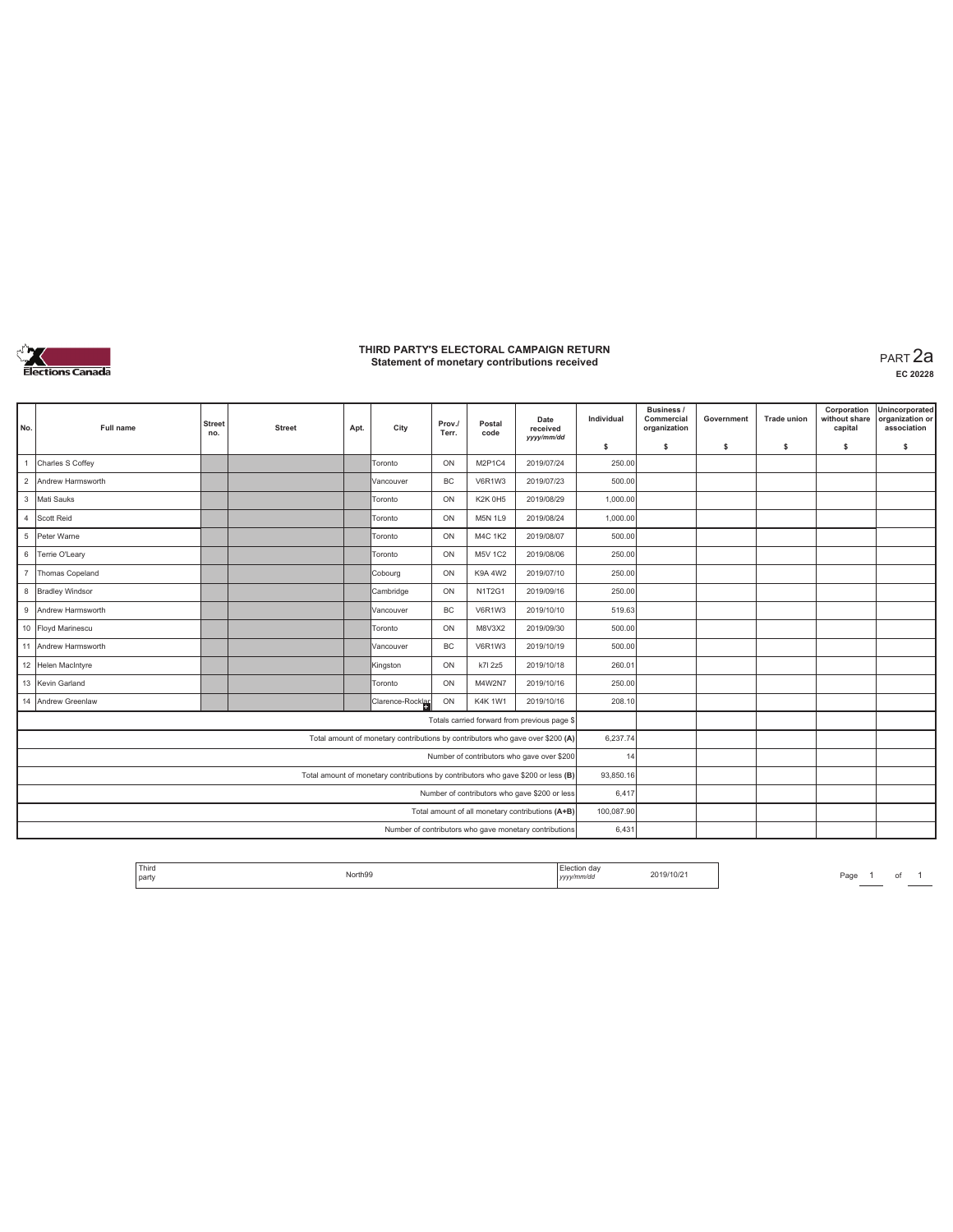

# **THIRD PARTY'S ELECTORAL CAMPAIGN RETURN Statement of non-monetary contributions received** PART 2b

| No.                                                                                   | Full name             | <b>Street</b><br>no. | <b>Street</b> | Apt. | City    | Prov./<br>Terr. | Postal<br>code | Date<br>received<br>yyyy/mm/dd                                                     | Individual | Business /<br>Commercial<br>organization | Government | Trade union | Corporation<br>without share<br>capital | Unincorporated<br>organization or<br>association |
|---------------------------------------------------------------------------------------|-----------------------|----------------------|---------------|------|---------|-----------------|----------------|------------------------------------------------------------------------------------|------------|------------------------------------------|------------|-------------|-----------------------------------------|--------------------------------------------------|
|                                                                                       |                       |                      |               |      |         |                 |                |                                                                                    | \$         | $\mathsf{s}$                             | \$         | s           | \$                                      | \$                                               |
| $\mathbf{1}$                                                                          | <b>Taylor Scollon</b> |                      |               |      | Toronto | ON              | M6J2V7         | 2019/03/01                                                                         | 2,000.00   |                                          |            |             |                                         |                                                  |
|                                                                                       |                       |                      |               |      |         |                 |                |                                                                                    |            |                                          |            |             |                                         |                                                  |
|                                                                                       |                       |                      |               |      |         |                 |                |                                                                                    |            |                                          |            |             |                                         |                                                  |
|                                                                                       |                       |                      |               |      |         |                 |                |                                                                                    |            |                                          |            |             |                                         |                                                  |
|                                                                                       |                       |                      |               |      |         |                 |                |                                                                                    |            |                                          |            |             |                                         |                                                  |
|                                                                                       |                       |                      |               |      |         |                 |                |                                                                                    |            |                                          |            |             |                                         |                                                  |
|                                                                                       |                       |                      |               |      |         |                 |                |                                                                                    |            |                                          |            |             |                                         |                                                  |
|                                                                                       |                       |                      |               |      |         |                 |                |                                                                                    |            |                                          |            |             |                                         |                                                  |
|                                                                                       |                       |                      |               |      |         |                 |                |                                                                                    |            |                                          |            |             |                                         |                                                  |
|                                                                                       |                       |                      |               |      |         |                 |                |                                                                                    |            |                                          |            |             |                                         |                                                  |
|                                                                                       |                       |                      |               |      |         |                 |                |                                                                                    |            |                                          |            |             |                                         |                                                  |
|                                                                                       |                       |                      |               |      |         |                 |                |                                                                                    |            |                                          |            |             |                                         |                                                  |
|                                                                                       |                       |                      |               |      |         |                 |                |                                                                                    |            |                                          |            |             |                                         |                                                  |
|                                                                                       |                       |                      |               |      |         |                 |                |                                                                                    |            |                                          |            |             |                                         |                                                  |
|                                                                                       |                       |                      |               |      |         |                 |                | Totals carried forward from previous page \$                                       |            |                                          |            |             |                                         |                                                  |
|                                                                                       |                       |                      |               |      |         |                 |                | Total amount of non-monetary contributions by contributors who gave over \$200 (A) | 2,000.00   |                                          |            |             |                                         |                                                  |
| Number of contributors who gave over \$200                                            |                       |                      |               |      |         |                 |                |                                                                                    |            |                                          |            |             |                                         |                                                  |
| Total amount of non-monetary contributions by contributors who gave \$200 or less (B) |                       |                      |               |      |         |                 |                |                                                                                    |            |                                          |            |             |                                         |                                                  |
| Number of contributors who gave \$200 or less                                         |                       |                      |               |      |         |                 |                |                                                                                    |            |                                          |            |             |                                         |                                                  |
|                                                                                       |                       |                      |               |      |         |                 |                | Total amount of all non-monetary contributions (A+B)                               | 2,000.00   |                                          |            |             |                                         |                                                  |
| Number of contributors who gave non-monetary contributions                            |                       |                      |               |      |         |                 |                | $\overline{1}$                                                                     |            |                                          |            |             |                                         |                                                  |

| <sup>1</sup> Third<br>the contract of the contract of<br>' party | North99 | œ<br>,,,,, | 2019/10/21 | Pa <sub>0</sub> | _____ | o |  |
|------------------------------------------------------------------|---------|------------|------------|-----------------|-------|---|--|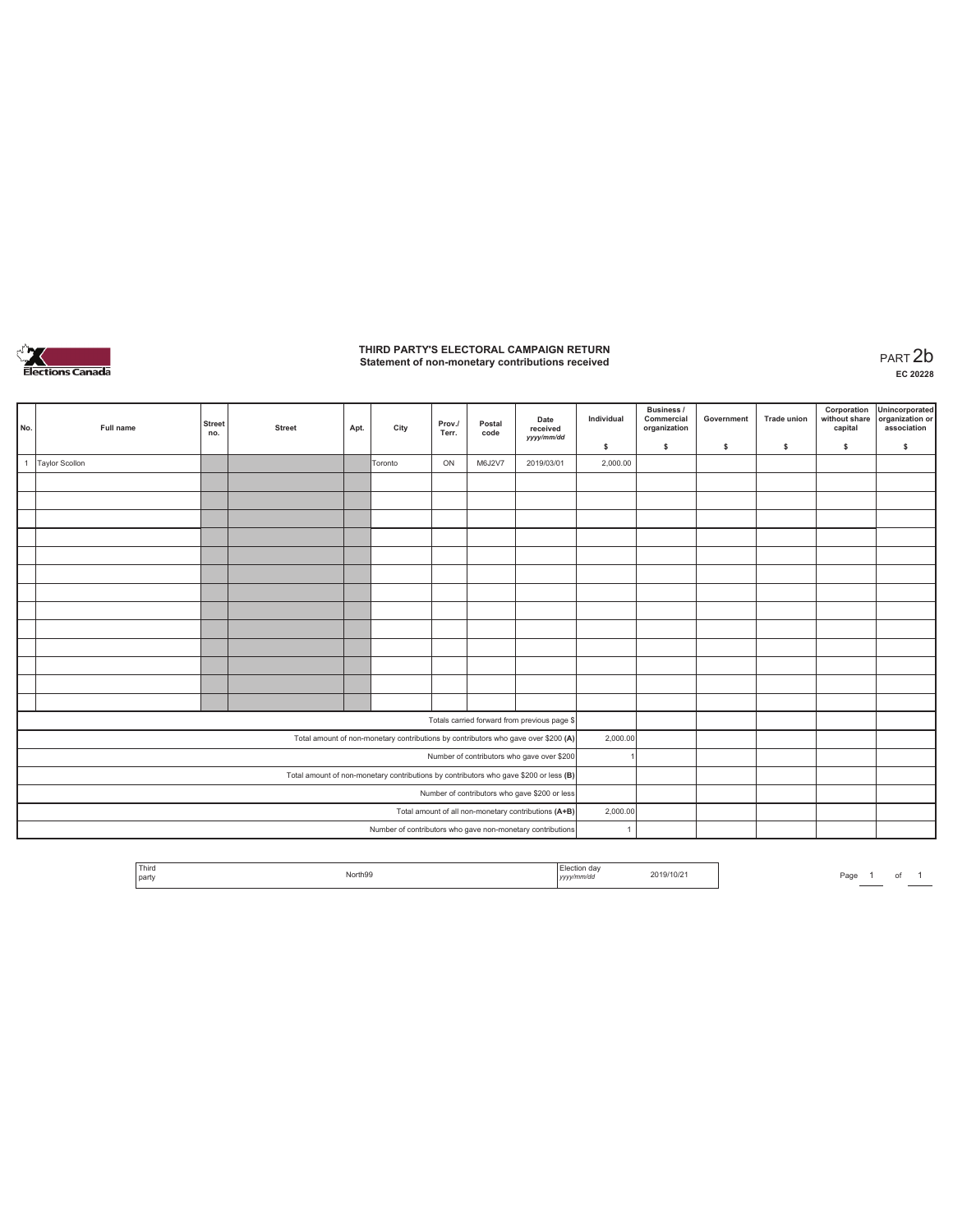

# **THIRD PARTY'S ELECTORAL CAMPAIGN RETURN Statement of operating loans received** PART 2c

|                                                                 | No. | Full name | <b>Street</b><br>no. | <b>Street</b> | Apt. | City                                                         | Prov./<br>Terr. | Postal<br>code | Date<br>received<br>yyyy/mm/dd               | Individual | Business /<br>Commercial<br>organization | Government | Trade union | Corporation<br>without share<br>capital | Unincorporated<br>organization or<br>association |
|-----------------------------------------------------------------|-----|-----------|----------------------|---------------|------|--------------------------------------------------------------|-----------------|----------------|----------------------------------------------|------------|------------------------------------------|------------|-------------|-----------------------------------------|--------------------------------------------------|
|                                                                 |     |           |                      |               |      |                                                              |                 |                |                                              | \$         | s.                                       | \$.        | \$          | \$                                      | \$                                               |
|                                                                 |     |           |                      |               |      |                                                              |                 |                |                                              |            |                                          |            |             |                                         |                                                  |
|                                                                 |     |           |                      |               |      |                                                              |                 |                |                                              |            |                                          |            |             |                                         |                                                  |
|                                                                 |     |           |                      |               |      |                                                              |                 |                |                                              |            |                                          |            |             |                                         |                                                  |
|                                                                 |     |           |                      |               |      |                                                              |                 |                |                                              |            |                                          |            |             |                                         |                                                  |
|                                                                 |     |           |                      |               |      |                                                              |                 |                |                                              |            |                                          |            |             |                                         |                                                  |
|                                                                 |     |           |                      |               |      |                                                              |                 |                |                                              |            |                                          |            |             |                                         |                                                  |
|                                                                 |     |           |                      |               |      |                                                              |                 |                |                                              |            |                                          |            |             |                                         |                                                  |
|                                                                 |     |           |                      |               |      |                                                              |                 |                |                                              |            |                                          |            |             |                                         |                                                  |
|                                                                 |     |           |                      |               |      |                                                              |                 |                |                                              |            |                                          |            |             |                                         |                                                  |
|                                                                 |     |           |                      |               |      |                                                              |                 |                |                                              |            |                                          |            |             |                                         |                                                  |
|                                                                 |     |           |                      |               |      |                                                              |                 |                |                                              |            |                                          |            |             |                                         |                                                  |
|                                                                 |     |           |                      |               |      |                                                              |                 |                |                                              |            |                                          |            |             |                                         |                                                  |
|                                                                 |     |           |                      |               |      |                                                              |                 |                |                                              |            |                                          |            |             |                                         |                                                  |
|                                                                 |     |           |                      |               |      |                                                              |                 |                |                                              |            |                                          |            |             |                                         |                                                  |
|                                                                 |     |           |                      |               |      |                                                              |                 |                | Totals carried forward from previous page \$ |            |                                          |            |             |                                         |                                                  |
|                                                                 |     |           |                      |               |      | Total amount of loans by lenders who provided over \$200 (A) |                 |                |                                              |            |                                          |            |             |                                         |                                                  |
| Number of lenders who provided over \$200                       |     |           |                      |               |      |                                                              |                 |                |                                              |            |                                          |            |             |                                         |                                                  |
| Total amount of loans by lenders who provided \$200 or less (B) |     |           |                      |               |      |                                                              |                 |                |                                              |            |                                          |            |             |                                         |                                                  |
| Number of lenders who provided \$200 or less                    |     |           |                      |               |      |                                                              |                 |                |                                              |            |                                          |            |             |                                         |                                                  |
| Total amount of all loans (A+B)                                 |     |           |                      |               |      |                                                              |                 |                |                                              |            |                                          |            |             |                                         |                                                  |
| Number of all lenders who provided loans                        |     |           |                      |               |      |                                                              |                 |                |                                              |            |                                          |            |             |                                         |                                                  |

| Third<br>party | North99<br>. | yyyy/mm/dd | 2019/10/21 | Page |  |  |
|----------------|--------------|------------|------------|------|--|--|
|                |              |            |            |      |  |  |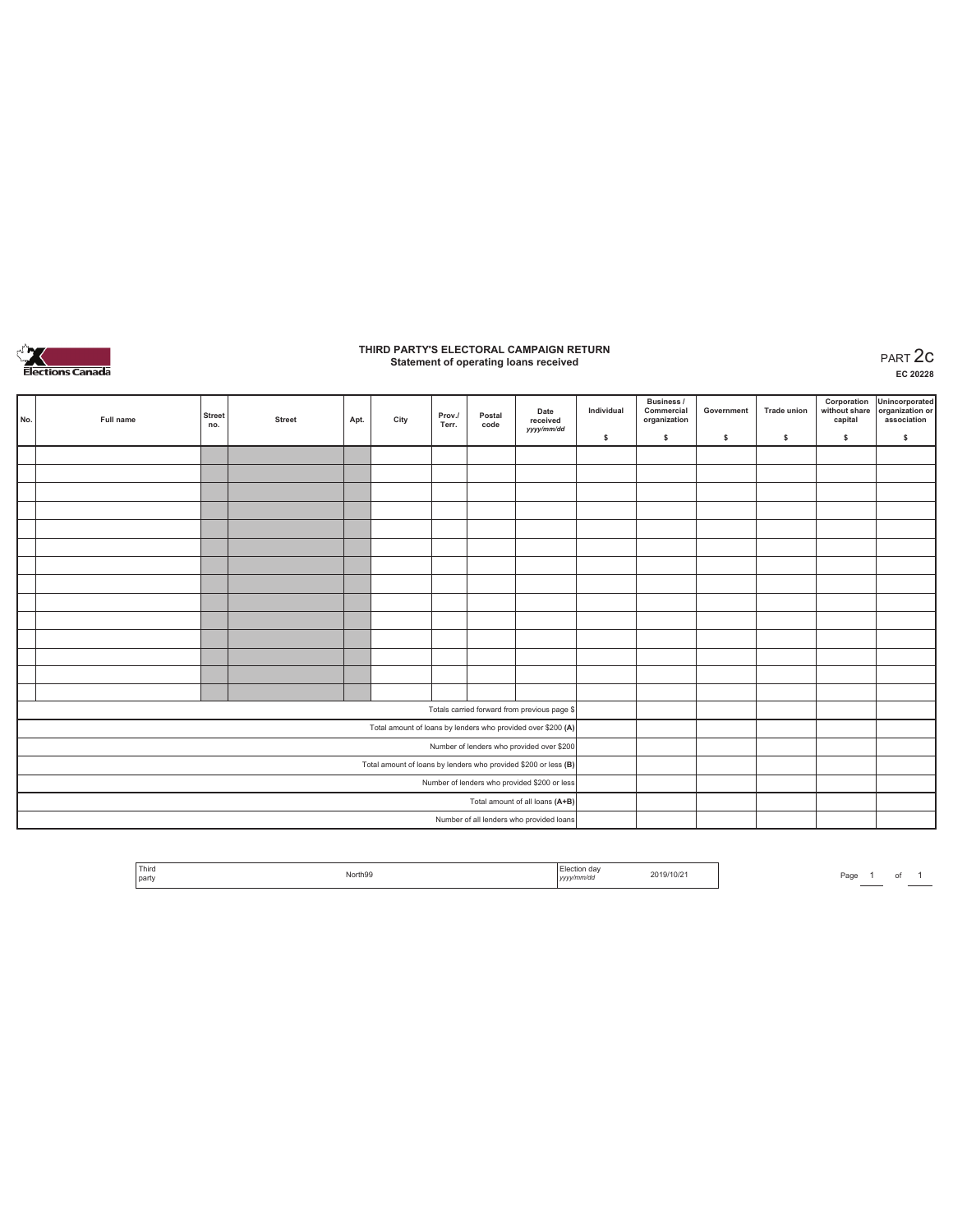

## **THIRD PARTY'S ELECTORAL CAMPAIGN RETURN Summary of inflows** PART 2d

| No.   | Type of contributor / lender                 | Monetary<br>contributions<br>(Part 2a) | Non-monetary<br>contributions<br>(Part 2b) | Loans<br>(Part 2c) | Total      |       |
|-------|----------------------------------------------|----------------------------------------|--------------------------------------------|--------------------|------------|-------|
|       |                                              | \$                                     | \$                                         | \$                 | \$         |       |
| 1.    | Individuals                                  | 100,087.90                             | 2,000.00                                   |                    | 102,087.90 | 6,432 |
| 2.    | Businesses / Commercial organizations        |                                        |                                            |                    |            |       |
| 3.    | Governments                                  |                                        |                                            |                    |            |       |
| 4.    | Trade unions                                 |                                        |                                            |                    |            |       |
| 5.    | Corporations without share capital           |                                        |                                            |                    |            |       |
| 6.    | Unincorporated organizations or associations |                                        |                                            |                    |            |       |
| 7.    | Total (items 1 to 6)                         | 100,087.90                             | 2,000.00                                   |                    | 102,087.90 | 6,432 |
| Total |                                              |                                        |                                            |                    |            |       |
| 8.    | Amount of third party's resources used       |                                        |                                            |                    |            |       |
| 9.    | Grand total (items 7 and 8)                  | 100,087.90                             | 2,000.00                                   |                    | 102,087.90 | 6,432 |

| <sup>1</sup> Third<br>l party | North99 | ı da<br>Flection<br><b>Contract Contract Contract</b><br>/v/mm/dc<br>,,,,,, | 2019/10/2 |
|-------------------------------|---------|-----------------------------------------------------------------------------|-----------|
|-------------------------------|---------|-----------------------------------------------------------------------------|-----------|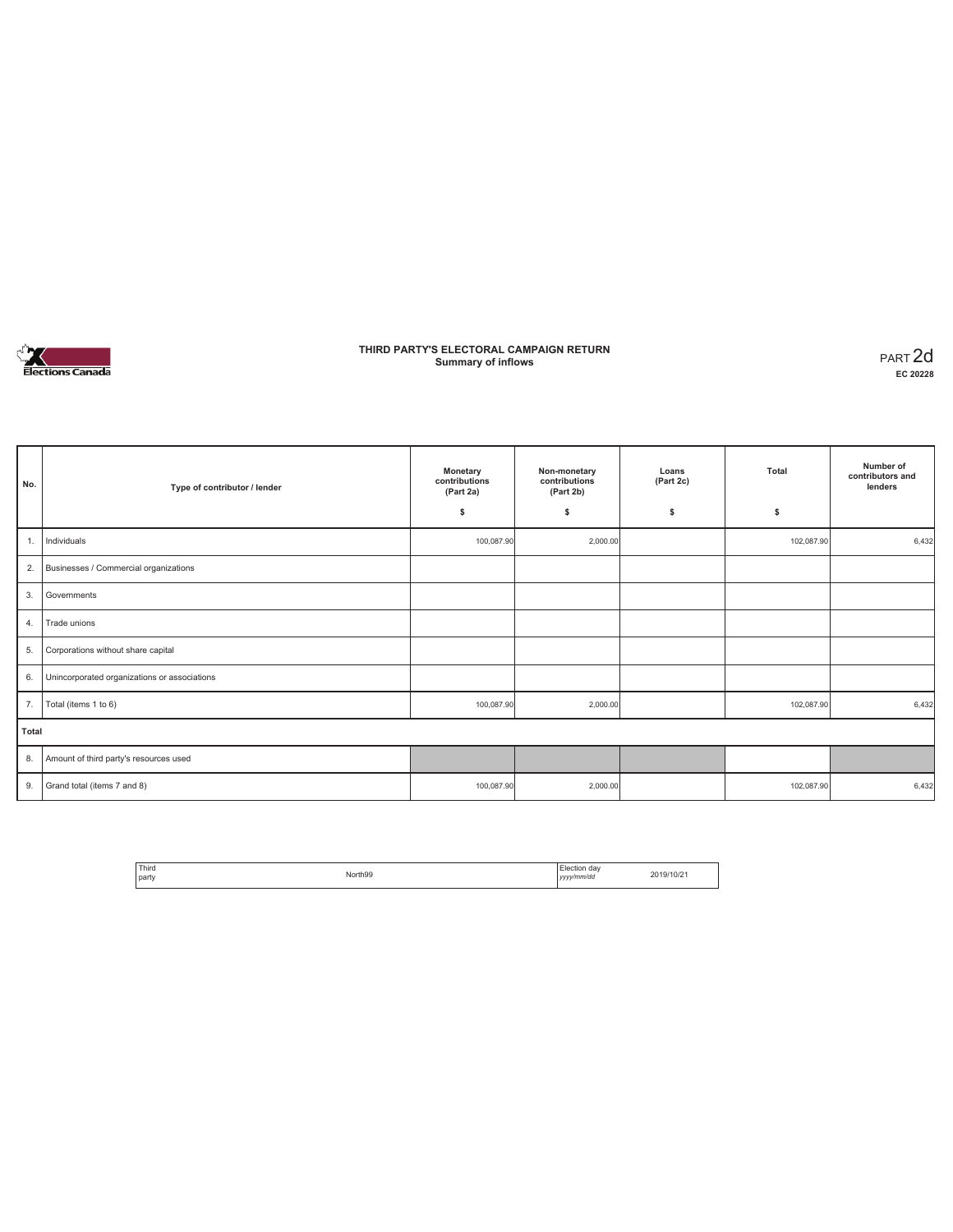

#### **THIRD PARTY'S ELECTORAL CAMPAIGN RETURN Statement of expenses incurred for regulated activities that take place during the pre-election period**  *(Only applicable to a fixed-date general election)*

PART 3a **EC 20228**

For a list of expense types, expense categories and expense subcategories, refer to Annex II in the Instructions.

| No.                                          | Date<br>incurred<br>yyyy/mm/dd | ED Code<br>(if applicable) | Supplier              | <b>Expense type</b>  | <b>Expense</b><br>category | <b>Expense</b><br>subcategory | <b>Starting date</b><br>of activity,<br>advertisement<br>or survey<br>yyyy/mm/dd | <b>Ending date</b><br>of activity,<br>advertisement<br>or survey<br>yyyy/mm/dd | Place of activity or<br>advertisement | <b>Expense amount</b><br>s |  |
|----------------------------------------------|--------------------------------|----------------------------|-----------------------|----------------------|----------------------------|-------------------------------|----------------------------------------------------------------------------------|--------------------------------------------------------------------------------|---------------------------------------|----------------------------|--|
|                                              | 2019/07/13                     |                            | Facebook              | Partisan Advertising | Advertising                | <b>Placement Costs</b>        | 2019/07/11                                                                       | 2019/07/13                                                                     | Facebook                              | 1,108.00                   |  |
| $\overline{c}$                               | 2019/07/18                     |                            | Buffer                | Partisan Activity    | Office                     | IT-Software                   | 2019/07/01                                                                       | 2019/07/31                                                                     |                                       | 20.13                      |  |
| 3                                            | 2019/07/18                     |                            | Facebook              | Partisan Advertising | Advertising                | <b>Placement Costs</b>        | 2019/07/13                                                                       | 2019/07/18                                                                     | Facebook                              | 1.110.73                   |  |
| $\overline{4}$                               | 2019/07/23                     |                            | Facebook              | Partisan Advertising | Advertising                | Placement Costs               | 2019/07/18                                                                       | 2019/07/23                                                                     | Facebook                              | 1.108.00                   |  |
| 5                                            | 2019/07/25                     |                            | Bulkly                | Partisan Activity    | Office                     | IT-Software                   | 2019/07/01                                                                       | 2019/07/31                                                                     |                                       | 16.17                      |  |
| 6                                            | 2019/07/26                     |                            | Facebook              | Partisan Advertising | Advertising                | <b>Placement Costs</b>        | 2019/07/23                                                                       | 2019/07/26                                                                     | Facebook                              | 1.108.00                   |  |
| $\overline{7}$                               | 2019/07/27                     |                            | Chatfuel              | Partisan Activity    | Office                     | IT-Software                   | 2019/07/01                                                                       | 2019/07/31                                                                     |                                       | 74.40                      |  |
| 8                                            | 2019/07/28                     |                            | Facebook              | Partisan Advertising | Advertising                | <b>Placement Costs</b>        | 2019/07/26                                                                       | 2019/07/28                                                                     | Facebook                              | 1,108.00                   |  |
| 9                                            | 2019/07/30                     |                            | NewMode               | Partisan Activity    | Office                     | IT-Software                   | 2019/07/01                                                                       | 2019/07/31                                                                     |                                       | 159.93                     |  |
| 10                                           | 2019/07/31                     |                            | Staff                 | Partisan Activity    | Social Media               | Design & Maintenance          | 2019/07/01                                                                       | 2019/07/31                                                                     |                                       | 878.32                     |  |
| 11                                           | 2019/07/31                     |                            | Staff                 | Partisan Activity    | Other                      | Writing & Newsletter          | 2019/07/01                                                                       | 2019/07/31                                                                     |                                       | 526.99                     |  |
| 12                                           | 2019/07/31                     |                            | Staff                 | Partisan Advertising | Advertising                | Design & Development          | 2019/07/01                                                                       | 2019/07/31                                                                     |                                       | 468.44                     |  |
| 13                                           | 2019/07/31                     |                            | Staff                 | Partisan Advertising | Advertising                | Video Production              | 2019/07/01                                                                       | 2019/07/31                                                                     |                                       | 58.55                      |  |
| 14                                           | 2019/08/04                     |                            | Facebook              | Partisan Advertising | Advertising                | Placement Costs               | 2019/07/28                                                                       | 2019/08/04                                                                     | Facebook                              | 992.68                     |  |
| 15                                           | 2019/08/05                     |                            | Flywheel              | Partisan Activity    | Office                     | IT-Software                   | 2019/07/06                                                                       | 2019/08/05                                                                     |                                       | 135.76                     |  |
| 16                                           | 2019/08/07                     |                            | Zapier                | Partisan Activity    | Office                     | IT-Software                   | 2019/07/08                                                                       | 2019/08/07                                                                     |                                       | 85.47                      |  |
| 17                                           | 2019/08/09                     |                            | <b>Action Network</b> | Partisan Activity    | Office                     | IT-Software                   | 2019/07/10                                                                       | 2019/08/09                                                                     |                                       | 408.17                     |  |
| Totals carried forward from previous page \$ |                                |                            |                       |                      |                            |                               |                                                                                  |                                                                                |                                       |                            |  |
|                                              |                                |                            |                       |                      |                            |                               |                                                                                  |                                                                                | <b>Total \$</b>                       |                            |  |

Flection day 2019/10/21 Page 1 of 3 Page 1 of 3 Page 1 of 3 Page 1 of 3 Page 1 of 3 Page 1 of 3 Page 1 of 3 Page 1 of 2 Page 1 of 2 Page 1 of 2 Page 1 of 2 Page 1 of 2 Page 1 of 2 Page 1 of 2 Page 1 of 2 Page 1 of 2 Page 1 Third Election day<br>North99 **Month99 Third Community Property 2019/10/21** 2019/10/21 party **Party School School School School School School School School School School School School School School School School School School School School School School School School School School School School School School**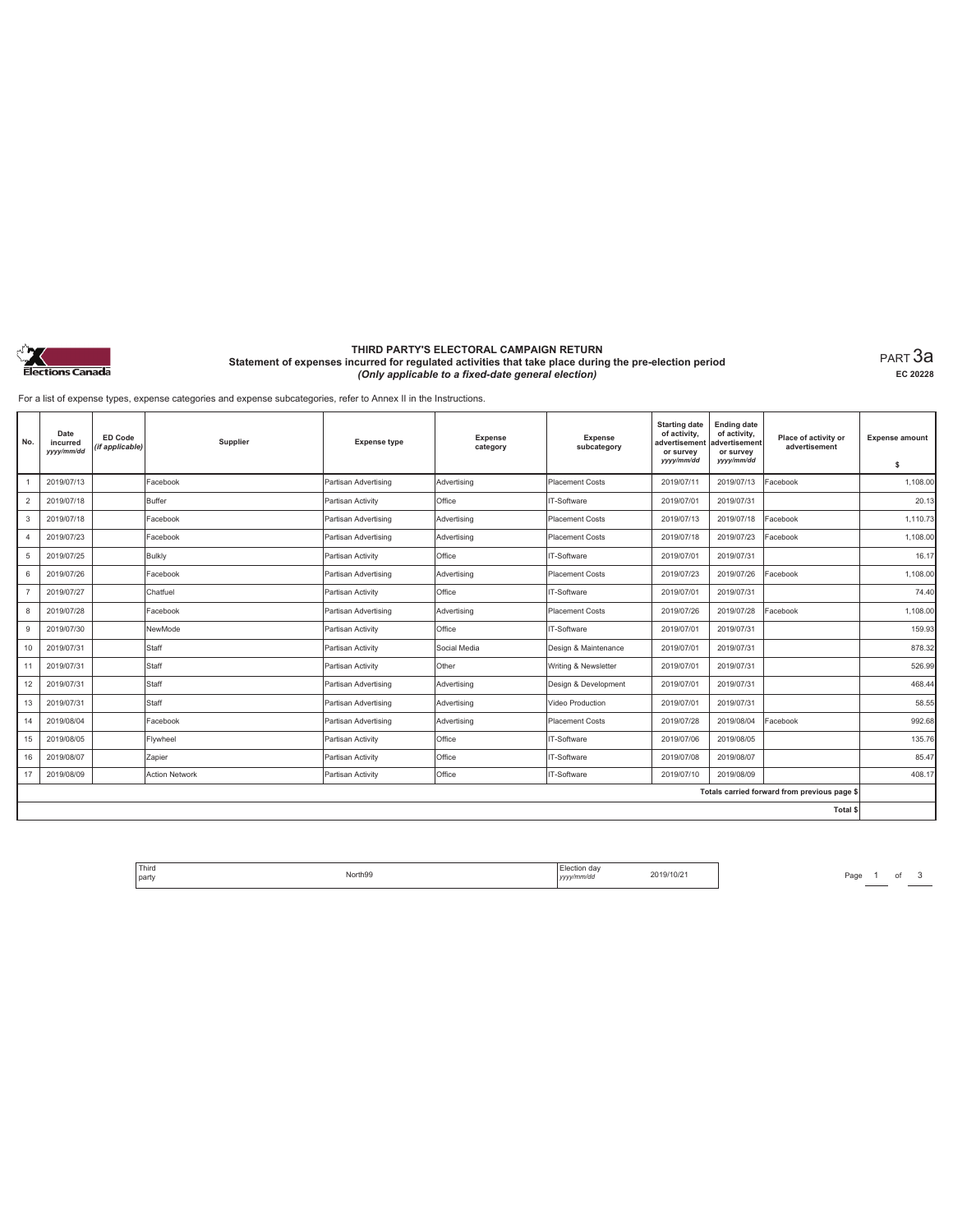

#### **THIRD PARTY'S ELECTORAL CAMPAIGN RETURN Statement of expenses incurred for regulated activities that take place during the pre-election period**  *(Only applicable to a fixed-date general election)*

PART 3a **EC 20228**

For a list of expense types, expense categories and expense subcategories, refer to Annex II in the Instructions.

| No. | Date<br>incurred<br>yyyy/mm/dd | <b>ED Code</b><br>(if applicable) | Supplier              | <b>Expense type</b>  | <b>Expense</b><br>category | Expense<br>subcategory | <b>Starting date</b><br>of activity,<br>advertisement<br>or survey<br>yyyy/mm/dd | <b>Ending date</b><br>of activity,<br>advertisement<br>or survey<br>yyyy/mm/dd | Place of activity or<br>advertisement        | <b>Expense amount</b><br>s |
|-----|--------------------------------|-----------------------------------|-----------------------|----------------------|----------------------------|------------------------|----------------------------------------------------------------------------------|--------------------------------------------------------------------------------|----------------------------------------------|----------------------------|
| 18  | 2019/08/13                     |                                   | Animoto               | Partisan Activity    | Office                     | IT-Software            | 2019/07/14                                                                       | 2019/08/13                                                                     |                                              | 39.00                      |
| 19  | 2019/08/13                     |                                   | Facebook              | Partisan Advertising | Advertising                | <b>Placement Costs</b> | 2019/08/04                                                                       | 2019/08/13                                                                     | Facebook                                     | 1,108.00                   |
| 20  | 2019/08/18                     |                                   | Buffer                | Partisan Activity    | Office                     | IT-Software            | 2019/07/19                                                                       | 2019/08/18                                                                     |                                              | 20.50                      |
| 21  | 2019/08/25                     |                                   | Bulkly                | Partisan Activity    | Office                     | IT-Software            | 2019/07/26                                                                       | 2019/08/25                                                                     |                                              | 16.40                      |
| 22  | 2019/08/26                     |                                   | Staff                 | Partisan Activity    | Social Media               | Design & Maintenance   | 2019/08/12                                                                       | 2019/08/25                                                                     |                                              | 846.00                     |
| 23  | 2019/08/27                     |                                   | Chatfuel              | Partisan Activity    | Office                     | IT-Software            | 2019/07/28                                                                       | 2019/08/27                                                                     |                                              | 74.89                      |
| 24  | 2019/08/30                     |                                   | NewMode               | Partisan Activity    | Office                     | IT-Software            | 2019/08/01                                                                       | 2019/08/31                                                                     |                                              | 388.75                     |
| 25  | 2019/08/31                     |                                   | Staff                 | Partisan Activity    | Social Media               | Design & Maintenance   | 2019/08/01                                                                       | 2019/09/01                                                                     |                                              | 1,527.87                   |
| 26  | 2019/08/31                     |                                   | Staff                 | Partisan Activity    | Other                      | Writing & Newsletter   | 2019/08/01                                                                       | 2019/09/01                                                                     |                                              | 808.00                     |
| 27  | 2019/08/31                     |                                   | Facebook              | Partisan Advertising | Advertising                | <b>Placement Costs</b> | 2019/08/13                                                                       | 2019/08/31                                                                     | Facebook                                     | 1.047.86                   |
| 28  | 2019/08/31                     |                                   | Staff                 | Partisan Advertising | Advertising                | Design & Development   | 2019/08/01                                                                       | 2019/09/01                                                                     |                                              | 1.437.99                   |
| 29  | 2019/08/31                     |                                   | Staff                 | Partisan Advertising | Advertising                | Video Production       | 2019/08/01                                                                       | 2019/09/01                                                                     |                                              | 89.87                      |
| 30  | 2019/09/05                     |                                   | Flywheel              | Partisan Activity    | Office                     | IT-Software            | 2019/08/06                                                                       | 2019/09/05                                                                     |                                              | 135.82                     |
| 31  | 2019/09/07                     |                                   | Zapier                | Partisan Activity    | Office                     | IT-Software            | 2019/08/08                                                                       | 2019/09/07                                                                     |                                              | 84.85                      |
| 32  | 2019/09/08                     |                                   | Facebook              | Partisan Advertising | Advertising                | <b>Placement Costs</b> | 2019/08/31                                                                       | 2019/09/08                                                                     | Facebook                                     | 1,108.00                   |
| 33  | 2019/09/09                     |                                   | Staff                 | Partisan Activity    | Social Media               | Design & Maintenance   | 2019/08/26                                                                       | 2019/09/09                                                                     |                                              | 846.00                     |
| 34  | 2019/09/11                     |                                   | <b>Action Network</b> | Partisan Activity    | Office                     | IT-Software            | 2019/08/10                                                                       | 2019/09/09                                                                     |                                              | 405.41                     |
|     |                                |                                   |                       |                      |                            |                        |                                                                                  |                                                                                | Totals carried forward from previous page \$ |                            |
|     |                                |                                   |                       |                      |                            |                        |                                                                                  |                                                                                | Total \$                                     |                            |

Flection day 2019/10/21 Page 2 of 3 Page 2 and 2019/10/21 Page 2 and 2019/10/21 Third Election day<br>North99 **Month99 Third Community Property 2019/10/21** 2019/10/21 party **Party School School School School School School School School School School School School School School School School School School School School School School School School School School School School School School**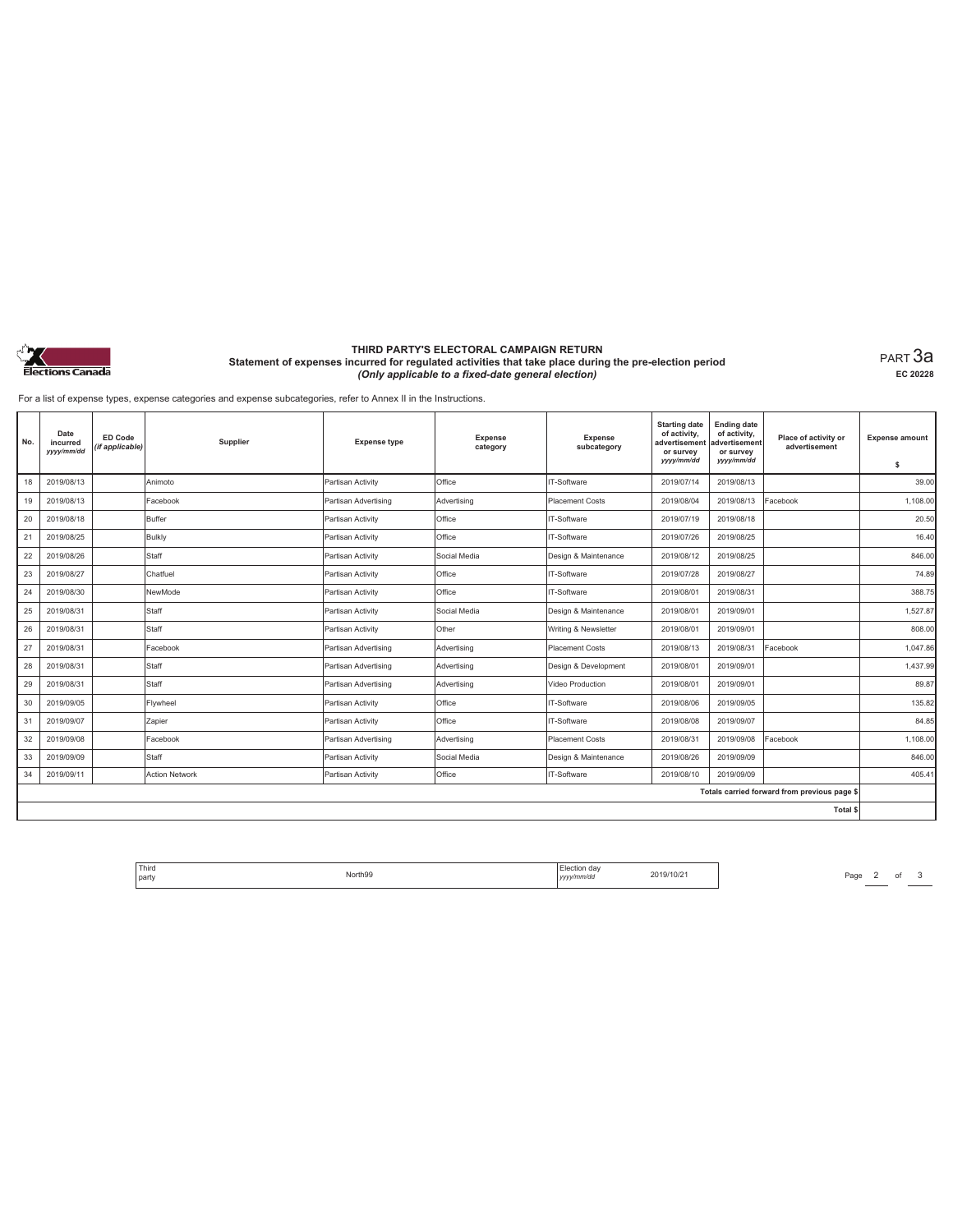

#### **THIRD PARTY'S ELECTORAL CAMPAIGN RETURN Statement of expenses incurred for regulated activities that take place during the pre-election period**  *(Only applicable to a fixed-date general election)*

PART 3a **EC 20228**

For a list of expense types, expense categories and expense subcategories, refer to Annex II in the Instructions.

| No. | Date<br>incurred<br>yyyy/mm/dd | <b>ED Code</b><br>(if applicable) | Supplier | <b>Expense type</b>  | Expense<br>category | Expense<br>subcategory | <b>Starting date</b><br>of activity,<br>advertisement<br>or survey<br>yyyy/mm/dd | Ending date<br>of activity,<br>advertisement<br>or survey<br>yyyy/mm/dd | Place of activity or<br>advertisement        | <b>Expense amount</b><br>\$ |
|-----|--------------------------------|-----------------------------------|----------|----------------------|---------------------|------------------------|----------------------------------------------------------------------------------|-------------------------------------------------------------------------|----------------------------------------------|-----------------------------|
| 35  | 2019/09/11                     |                                   | Facebook | Partisan Advertising | Advertising         | Placement Costs        | 2019/09/08                                                                       | 2019/09/11                                                              | Facebook                                     | 1,108.00                    |
|     |                                |                                   |          |                      |                     |                        |                                                                                  |                                                                         |                                              |                             |
|     |                                |                                   |          |                      |                     |                        |                                                                                  |                                                                         |                                              |                             |
|     |                                |                                   |          |                      |                     |                        |                                                                                  |                                                                         |                                              |                             |
|     |                                |                                   |          |                      |                     |                        |                                                                                  |                                                                         |                                              |                             |
|     |                                |                                   |          |                      |                     |                        |                                                                                  |                                                                         |                                              |                             |
|     |                                |                                   |          |                      |                     |                        |                                                                                  |                                                                         |                                              |                             |
|     |                                |                                   |          |                      |                     |                        |                                                                                  |                                                                         |                                              |                             |
|     |                                |                                   |          |                      |                     |                        |                                                                                  |                                                                         |                                              |                             |
|     |                                |                                   |          |                      |                     |                        |                                                                                  |                                                                         |                                              |                             |
|     |                                |                                   |          |                      |                     |                        |                                                                                  |                                                                         |                                              |                             |
|     |                                |                                   |          |                      |                     |                        |                                                                                  |                                                                         |                                              |                             |
|     |                                |                                   |          |                      |                     |                        |                                                                                  |                                                                         |                                              |                             |
|     |                                |                                   |          |                      |                     |                        |                                                                                  |                                                                         |                                              |                             |
|     |                                |                                   |          |                      |                     |                        |                                                                                  |                                                                         |                                              |                             |
|     |                                |                                   |          |                      |                     |                        |                                                                                  |                                                                         |                                              |                             |
|     |                                |                                   |          |                      |                     |                        |                                                                                  |                                                                         |                                              |                             |
|     |                                |                                   |          |                      |                     |                        |                                                                                  |                                                                         | Totals carried forward from previous page \$ |                             |
|     |                                |                                   |          |                      |                     |                        |                                                                                  |                                                                         | Total \$                                     | 20,460.95                   |

| ' Third        | orth <sub>99</sub> | - 02            | 19/10/2 |
|----------------|--------------------|-----------------|---------|
| I party<br>. . | .                  | :/mm/dc<br>,,,, |         |

Page 3 of 3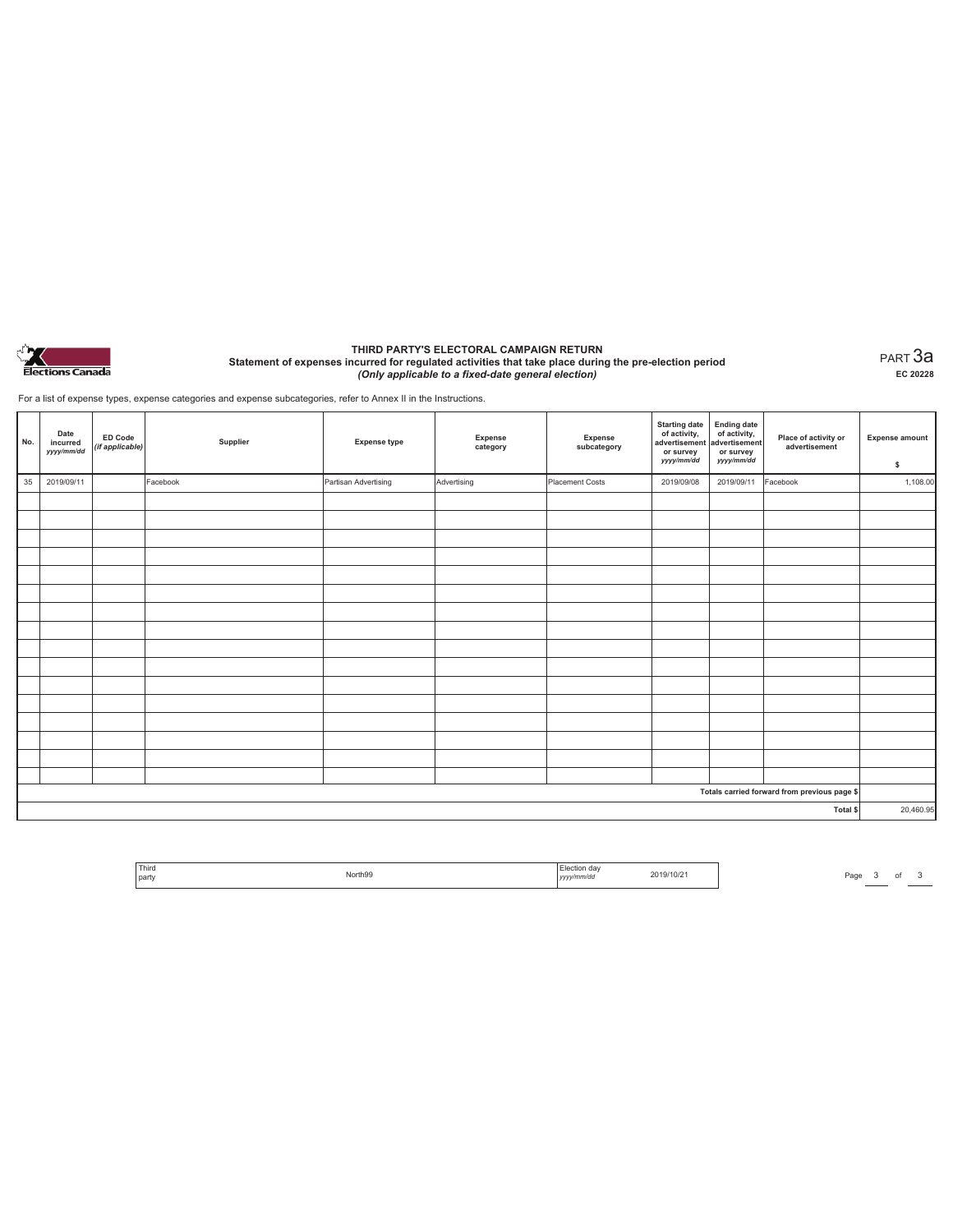

# **THIRD PARTY'S ELECTORAL CAMPAIGN RETURN Statement of expenses incurred for regulated activities that take place during the election period** PART 3b

**EC 20228**

For a list of expense types, expense categories and expense subcategories, refer to Annex II in the Instructions.

| No. | Date<br>incurred<br>yyyy/mm/dd | <b>ED Code</b><br>(if applicable) | Supplier | <b>Expense type</b>         | Expense<br>category | <b>Expense</b><br>subcategory | <b>Starting date</b><br>of activity,<br>advertisement<br>or survey<br>yyyy/mm/dd | <b>Ending date</b><br>of activity,<br>advertisement<br>or survey<br>yyyy/mm/dd | Place of activity or<br>advertisement        | <b>Expense amount</b><br>\$ |
|-----|--------------------------------|-----------------------------------|----------|-----------------------------|---------------------|-------------------------------|----------------------------------------------------------------------------------|--------------------------------------------------------------------------------|----------------------------------------------|-----------------------------|
|     | 2019/09/14                     |                                   | Facebook | <b>Election Advertising</b> | Advertising         | Placement Costs               | 2019/09/11                                                                       | 2019/09/14                                                                     | Facebook                                     | 1,108.00                    |
| 4   | 2019/09/15                     |                                   | Staff    | Election Advertising        | Advertising         | Design & Development          | 2019/08/01                                                                       | 2019/09/01                                                                     |                                              | 702.65                      |
| 5   | 2019/09/15                     |                                   | Staff    | Election Advertising        | Advertising         | Video Production              | 2019/08/01                                                                       | 2019/09/01                                                                     |                                              | 526.99                      |
| 6   | 2019/09/17                     |                                   | Facebook | <b>Election Advertising</b> | Advertising         | <b>Placement Costs</b>        | 2019/09/14                                                                       | 2019/09/17                                                                     | Facebook                                     | 1.108.00                    |
| 8   | 2019/09/25                     |                                   | Facebook | Election Advertising        | Advertising         | <b>Placement Costs</b>        | 2019/09/17                                                                       | 2019/09/25                                                                     | Facebook                                     | 1,108.00                    |
| 11  | 2019/09/30                     |                                   | Facebook | Election Advertising        | Advertising         | <b>Placement Costs</b>        | 2019/09/25                                                                       | 2019/09/30                                                                     | Facebook                                     | 833.68                      |
| 14  | 2019/09/30                     |                                   | Staff    | <b>Election Advertising</b> | Advertising         | Design & Development          | 2019/09/16                                                                       | 2019/09/30                                                                     |                                              | 791.18                      |
|     |                                |                                   |          |                             |                     |                               |                                                                                  |                                                                                |                                              |                             |
| 16  | 2019/10/02                     |                                   | Twitter  | Election Advertising        | Advertising         | <b>Placement Costs</b>        | 2019/09/30                                                                       | 2019/10/02                                                                     | Twitter                                      | 32.15                       |
| 19  | 2019/10/05                     |                                   | Facebook | Election Advertising        | Advertising         | <b>Placement Costs</b>        | 2019/09/30                                                                       | 2019/10/05                                                                     | Facebook                                     | 1,108.00                    |
| 22  | 2019/10/08                     |                                   | Facebook | <b>Election Advertising</b> | Advertising         | <b>Placement Costs</b>        | 2019/10/05                                                                       | 2019/10/08                                                                     | Facebook                                     | 1,108.00                    |
| 25  | 2019/10/09                     |                                   | Staff    | Election Advertising        | Advertising         | Design & Development          | 2019/10/01                                                                       | 2019/10/15                                                                     |                                              | 1,282.92                    |
| 27  | 2019/10/09                     |                                   | Staff    | Election Advertising        | Advertising         | Video Production              | 2019/10/01                                                                       | 2019/10/15                                                                     |                                              | 22.12                       |
| 29  | 2019/10/11                     |                                   | Facebook | Election Advertising        | Advertising         | <b>Placement Costs</b>        | 2019/10/08                                                                       | 2019/10/11                                                                     | Facebook                                     | 1,108.00                    |
| 30  | 2019/10/12                     |                                   | Facebook | Election Advertising        | Advertising         | <b>Placement Costs</b>        | 2019/10/11                                                                       | 2019/10/12                                                                     | Facebook                                     | 1,108.00                    |
| 31  | 2019/10/13                     |                                   | Facebook | <b>Election Advertising</b> | Advertising         | <b>Placement Costs</b>        | 2019/10/12                                                                       | 2019/10/13                                                                     | Facebook                                     | 1,108.00                    |
| 32  | 2019/10/15                     |                                   | Facebook | Election Advertising        | Advertising         | <b>Placement Costs</b>        | 2019/10/13                                                                       | 2019/10/15                                                                     | Facebook                                     | 1,126.29                    |
| 33  | 2019/10/16                     |                                   | Facebook | Election Advertising        | Advertising         | <b>Placement Costs</b>        | 2019/10/15                                                                       | 2019/10/16                                                                     | Facebook                                     | 1,108.00                    |
|     |                                |                                   |          |                             |                     |                               |                                                                                  |                                                                                | Totals carried forward from previous page \$ |                             |
|     |                                |                                   |          |                             |                     |                               |                                                                                  |                                                                                | Total \$                                     |                             |

Third The North 99 North 99 North 99 North 99 North 99 North 99 North 99 North 99 North 99 North 99 North 99 North 99 North 99 North 99 North 99 North 99 North 99 North 99 North 99 North 99 North 99 North 99 North 99 North party North99 Election day *yyyy/mm/dd* 2019/10/21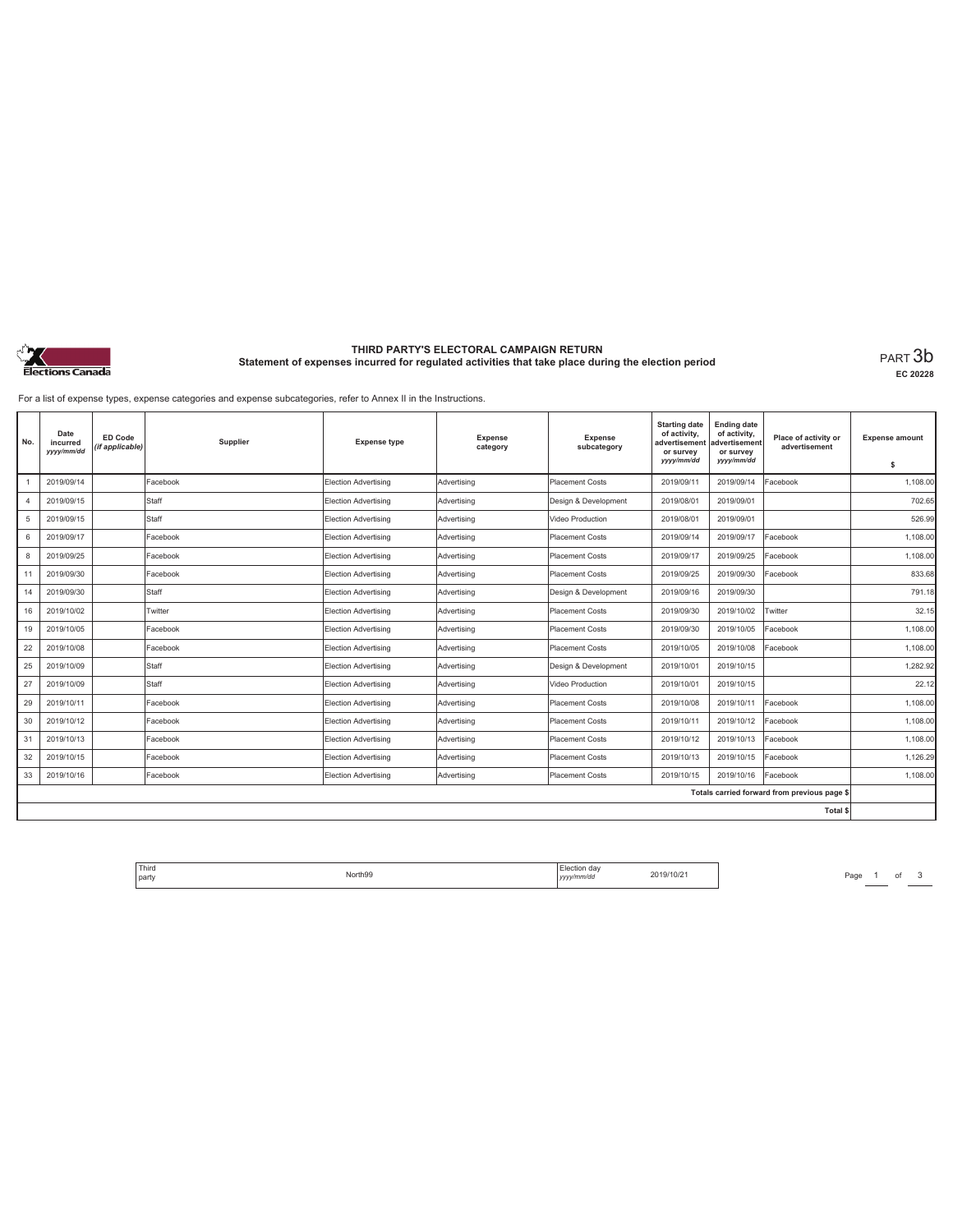

# **THIRD PARTY'S ELECTORAL CAMPAIGN RETURN Statement of expenses incurred for regulated activities that take place during the election period** PART 3b

**EC 20228**

For a list of expense types, expense categories and expense subcategories, refer to Annex II in the Instructions.

| No.            | Date<br>incurred<br>yyyy/mm/dd | ED Code<br>(if applicable) | Supplier | <b>Expense type</b>         | Expense<br>category | <b>Expense</b><br>subcategory | <b>Starting date</b><br>of activity,<br>advertisement<br>or survey<br>yyyy/mm/dd | <b>Ending date</b><br>of activity,<br>advertisement<br>or survey<br>yyyy/mm/dd | Place of activity or<br>advertisement        | <b>Expense amount</b><br>\$ |
|----------------|--------------------------------|----------------------------|----------|-----------------------------|---------------------|-------------------------------|----------------------------------------------------------------------------------|--------------------------------------------------------------------------------|----------------------------------------------|-----------------------------|
| 34             | 2019/10/17                     |                            | Facebook | <b>Election Advertising</b> | Advertising         | <b>Placement Costs</b>        | 2019/10/16                                                                       | 2019/10/17                                                                     | Facebook                                     | 1.108.00                    |
| 35             | 2019/10/18                     |                            | Facebook | Election Advertising        | Advertising         | Placement Costs               | 2019/10/17                                                                       | 2019/10/18                                                                     | Facebook                                     | 1.108.00                    |
| 36             | 2019/10/19                     |                            | Facebook | Election Advertising        | Advertising         | Placement Costs               | 2019/10/18                                                                       | 2019/10/19                                                                     | Facebook                                     | 1,108.00                    |
| 37             | 2019/10/20                     |                            | Facebook | Election Advertising        | Advertising         | <b>Placement Costs</b>        | 2019/10/19                                                                       | 2019/10/20                                                                     | Facebook                                     | 1,108.00                    |
| 42             | 2019/10/21                     |                            | Staff    | Election Advertising        | Advertising         | Design & Development          | 2019/10/16                                                                       | 2019/10/21                                                                     |                                              | 641.46                      |
| 44             | 2019/10/21                     |                            | Staff    | Election Advertising        | Advertising         | Video Production              | 2019/10/16                                                                       | 2019/10/21                                                                     |                                              | 11.06                       |
| $\overline{2}$ | 2019/09/15                     |                            | Staff    | Partisan Activity           | Social Media        | Design & Maintenance          | 2019/08/01                                                                       | 2019/09/01                                                                     |                                              | 679.23                      |
| 3              | 2019/09/15                     |                            | Staff    | Partisan Activity           | Other               | Writing & Newsletter          | 2019/08/01                                                                       | 2019/09/01                                                                     |                                              | 23.42                       |
|                | 2019/09/18                     |                            | Buffer   | Partisan Activity           | Office              | IT-Software                   | 2019/08/19                                                                       | 2019/09/18                                                                     |                                              | 134.81                      |
| 9              | 2019/09/27                     |                            | Staff    | Partisan Activity           | Social Media        | Design & Maintenance          | 2019/09/10                                                                       | 2019/09/23                                                                     |                                              | 846.00                      |
| 10             | 2019/09/30                     |                            | NewMode  | Partisan Activity           | Office              | IT-Software                   | 2019/09/01                                                                       | 2019/09/30                                                                     |                                              | 388.75                      |
| 12             | 2019/09/30                     |                            | Staff    | Partisan Activity           | Social Media        | Design & Maintenance          | 2019/09/16                                                                       | 2019/09/30                                                                     |                                              | 410.80                      |
| 13             | 2019/09/30                     |                            | Staff    | Partisan Activity           | Other               | Writing & Newsletter          | 2019/09/16                                                                       | 2019/09/30                                                                     |                                              | 507.17                      |
| 15             | 2019/09/30                     |                            | Staff    | Partisan Activity           | <b>Other</b>        | Podcast                       | 2019/09/16                                                                       | 2019/09/30                                                                     |                                              | 223.15                      |
| 17             | 2019/10/04                     |                            | Staff    | Partisan Activity           | Social Media        | Design & Maintenance          | 2019/09/23                                                                       | 2019/10/01                                                                     |                                              | 507.00                      |
| 18             | 2019/10/05                     |                            | Flywheel | Partisan Activity           | Office              | IT-Software                   | 2019/09/06                                                                       | 2019/10/05                                                                     |                                              | 136.78                      |
| 20             | 2019/10/07                     |                            | Zapier   | Partisan Activity           | Office              | IT-Software                   | 2019/09/08                                                                       | 2019/10/07                                                                     |                                              | 85.93                       |
|                |                                |                            |          |                             |                     |                               |                                                                                  |                                                                                | Totals carried forward from previous page \$ |                             |
|                |                                |                            |          |                             |                     |                               |                                                                                  |                                                                                | Total \$                                     |                             |

Third The North99 North99 North99 North99 2019/10/21 Page 2 of 3 party North99 Election day *yyyy/mm/dd* 2019/10/21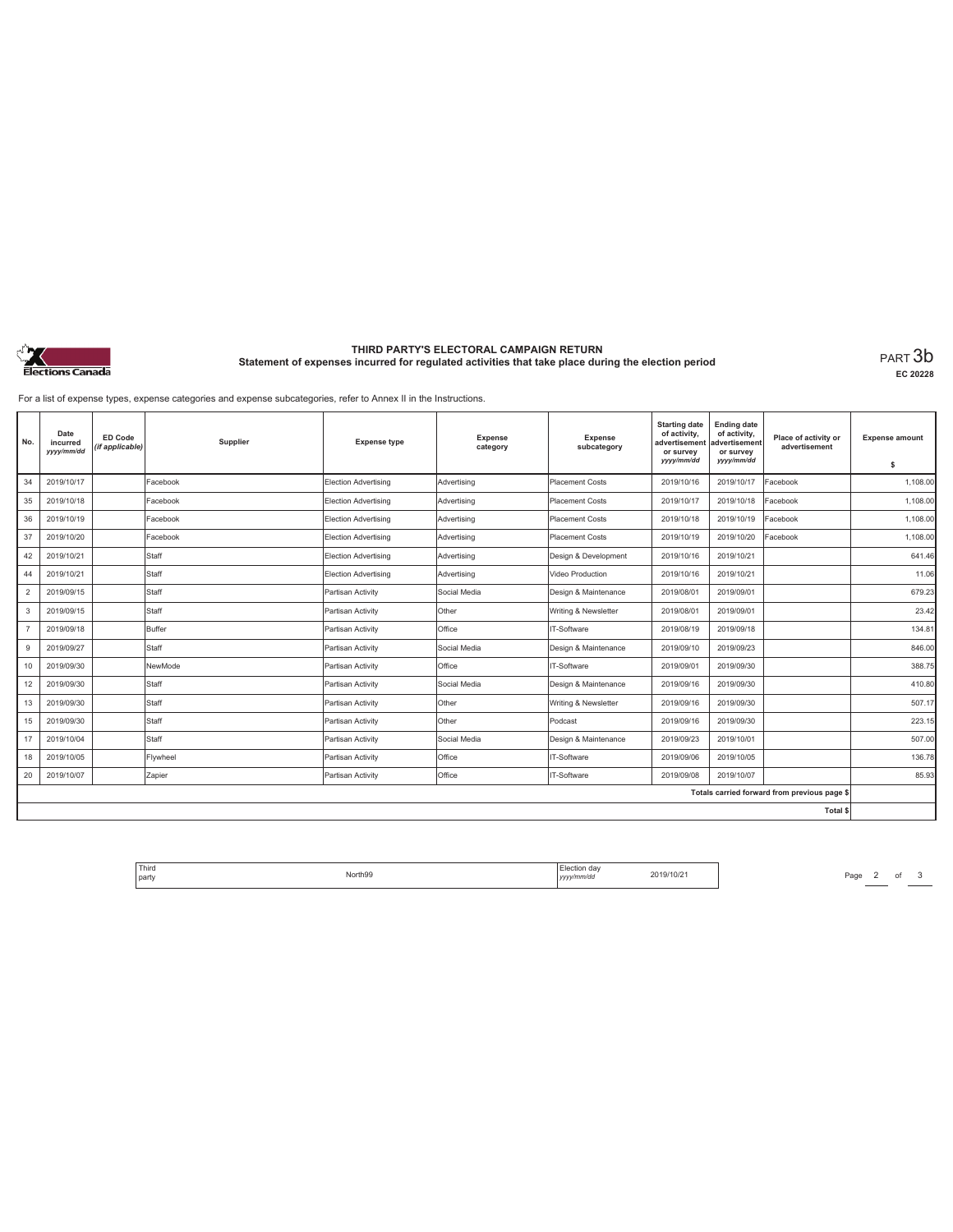

# **THIRD PARTY'S ELECTORAL CAMPAIGN RETURN Statement of expenses incurred for regulated activities that take place during the election period** PART 3b

**EC 20228**

For a list of expense types, expense categories and expense subcategories, refer to Annex II in the Instructions.

| No. | Date<br>incurred<br>yyyy/mm/dd | <b>ED Code</b><br>(if applicable) | Supplier              | <b>Expense type</b> | Expense<br>category | Expense<br>subcategory | <b>Starting date</b><br>of activity,<br>advertisement<br>or survey<br>yyyy/mm/dd | <b>Ending date</b><br>of activity,<br>advertisement<br>or survey<br>yyyy/mm/dd | Place of activity or<br>advertisement        | <b>Expense amount</b><br>\$ |
|-----|--------------------------------|-----------------------------------|-----------------------|---------------------|---------------------|------------------------|----------------------------------------------------------------------------------|--------------------------------------------------------------------------------|----------------------------------------------|-----------------------------|
| 21  | 2019/10/08                     |                                   | Hover                 | Partisan Activity   | Office              | IT-Software            | 2019/10/08                                                                       | 2019/10/08                                                                     |                                              | 23.43                       |
| 23  | 2019/10/09                     |                                   | Staff                 | Partisan Activity   | Social Media        | Design & Maintenance   | 2019/10/01                                                                       | 2019/10/15                                                                     |                                              | 1,747.42                    |
| 24  | 2019/10/09                     |                                   | Staff                 | Partisan Activity   | Other               | Writing & Newsletter   | 2019/10/01                                                                       | 2019/10/15                                                                     |                                              | 530.86                      |
| 26  | 2019/10/09                     |                                   | Staff                 | Partisan Activity   | Other               | Podcast                | 2019/10/01                                                                       | 2019/10/15                                                                     |                                              | 132.72                      |
| 28  | 2019/10/10                     |                                   | <b>Action Network</b> | Partisan Activity   | Office              | IT-Software            | 2019/09/10                                                                       | 2019/10/09                                                                     |                                              | 410.04                      |
| 38  | 2019/10/18                     |                                   | <b>Buffer</b>         | Partisan Activity   | Office              | IT-Software            | 2019/09/19                                                                       | 2019/10/18                                                                     |                                              | 133.38                      |
| 40  | 2019/10/21                     |                                   | Staff                 | Partisan Activity   | Social Media        | Design & Maintenance   | 2019/10/16                                                                       | 2019/10/21                                                                     |                                              | 873.71                      |
| 41  | 2019/10/21                     |                                   | Staff                 | Partisan Activity   | Other               | Writing & Newsletter   | 2019/10/16                                                                       | 2019/10/21                                                                     |                                              | 265.43                      |
| 43  | 2019/10/21                     |                                   | Staff                 | Partisan Activity   | Other               | Podcast                | 2019/10/16                                                                       | 2019/10/21                                                                     |                                              | 66.36                       |
|     |                                |                                   |                       |                     |                     |                        |                                                                                  |                                                                                |                                              |                             |
|     |                                |                                   |                       |                     |                     |                        |                                                                                  |                                                                                |                                              |                             |
|     |                                |                                   |                       |                     |                     |                        |                                                                                  |                                                                                |                                              |                             |
|     |                                |                                   |                       |                     |                     |                        |                                                                                  |                                                                                |                                              |                             |
|     |                                |                                   |                       |                     |                     |                        |                                                                                  |                                                                                |                                              |                             |
|     |                                |                                   |                       |                     |                     |                        |                                                                                  |                                                                                |                                              |                             |
|     |                                |                                   |                       |                     |                     |                        |                                                                                  |                                                                                |                                              |                             |
|     |                                |                                   |                       |                     |                     |                        |                                                                                  |                                                                                |                                              |                             |
|     |                                |                                   |                       |                     |                     |                        |                                                                                  |                                                                                | Totals carried forward from previous page \$ |                             |
|     |                                |                                   |                       |                     |                     |                        |                                                                                  |                                                                                | Total \$                                     | 28,500.89                   |

| Third |                    | da:<br>JOP. |     |
|-------|--------------------|-------------|-----|
| party | orth <sub>99</sub> | vv/mm/dr    | 'UZ |
|       | .                  | ,,,,        |     |

Page  $3$  of  $3$